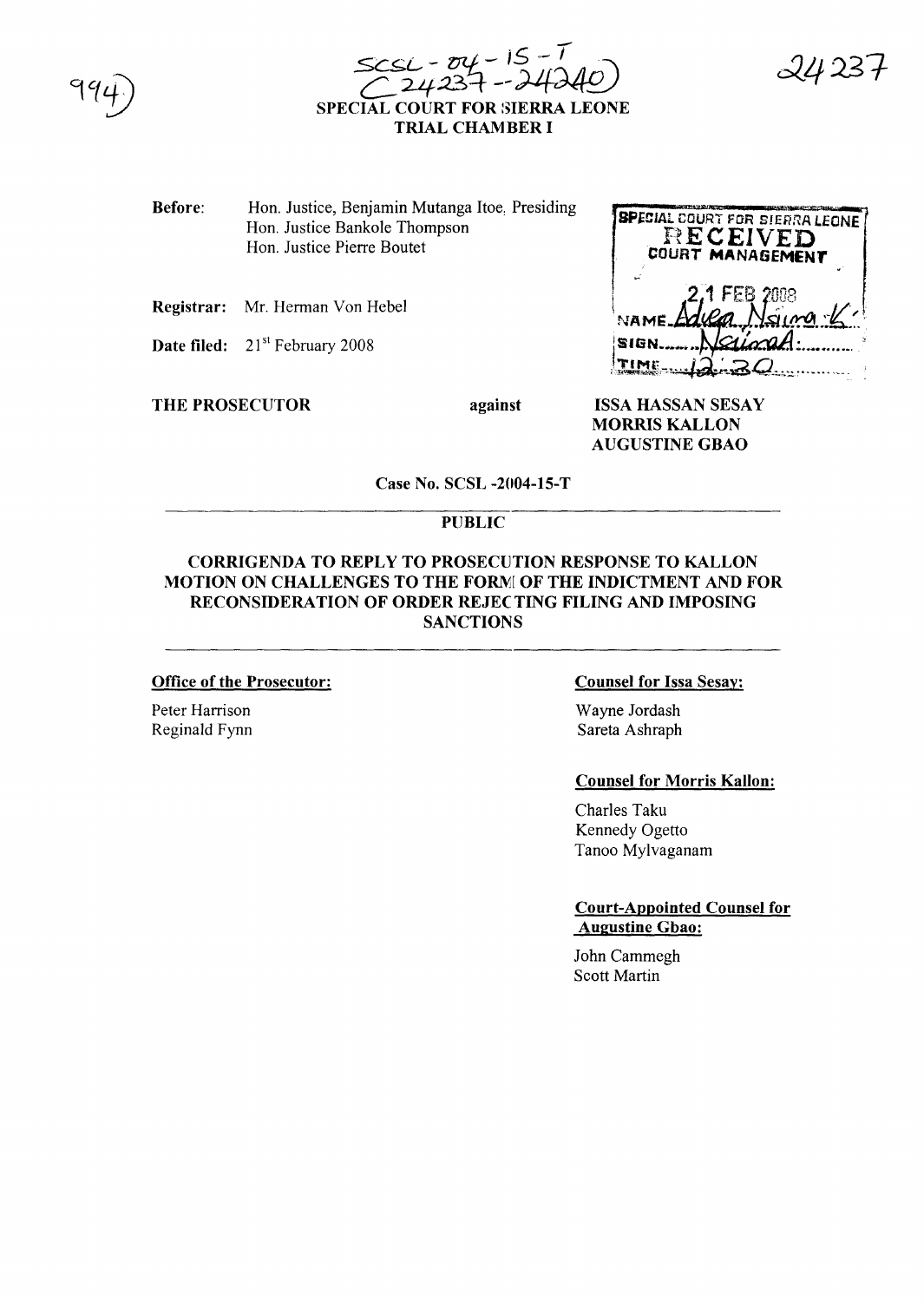24238

### **INTRODUCTION**

1. On 20 February 2008, the Second Accused, Morris Kallon made a filing.<sup>1</sup> The Kallon Defence hereby files a corrigendum to the Reply.

## **THE CORRIGENDA**

2. Paragraph 7, 3rd sentence, should read as follows:

"Significant amongst those was the Amended Consolidated Indictment, filed on 13 May 2004."

Thereby deleting "with which the Accused currently stands charged". Footnote 13 should remain.

3. The heading between paragraphs 9 and 10 should read as follows:

4. Footnote 16 should read as follows:

"See the Motion, at para 5, ("[i]n the particular circumstances of the case, the Prosecution would not object to the Motion being treated as a substantive motion seeking the leave of the Trial Chamber to bring a challenge to the form of the Indictment at this stage of the proceedings"). It should also be noted that this statement appears to represent a change of position adopted by the Prosecution when compared to the Prosecution Motion for Relief. The Defence recalls the strong language employed by the Prosecution in derogating the conduct of the Defence team in filing the Previous Defence Motion. It stated that the *Gbao* Decision was an "obvious authority for dismissing the [Previous Motion]." In light of that, it alleged, *mter alia,* "cynical" and "frivolous" conduct on the part of the Kallon Defence team in simply *filing* the Previous Defence Motion and alleged that the Previous Defence Motion was a "[d]isinegnuous pleading" wlich represented "an affront to the solemnity of the Court's process.""

5. Paragraph 20, 1st sentence, should read as follows:

*<sup>&</sup>quot;(ii) The Motion Properly Brings Substantive Objections to the Form*  $of$  *the Indictment*"

<sup>I</sup> *P v. Sesay et at..* SCSL-04-15-T-993, Reply to Prosecution to Response to Kallon Motion on Challenges to the Form of the Indictment and for Reconsideration of Order F.ejecting Filing and Imposing Sanctions, 20 Feb. 08, ("the Reply").

*The Prosecutor against [ssa Hassan Sesay, Morris Kallon and Augustine Gbao Case No. SCSL -2004-*[ 5- *T*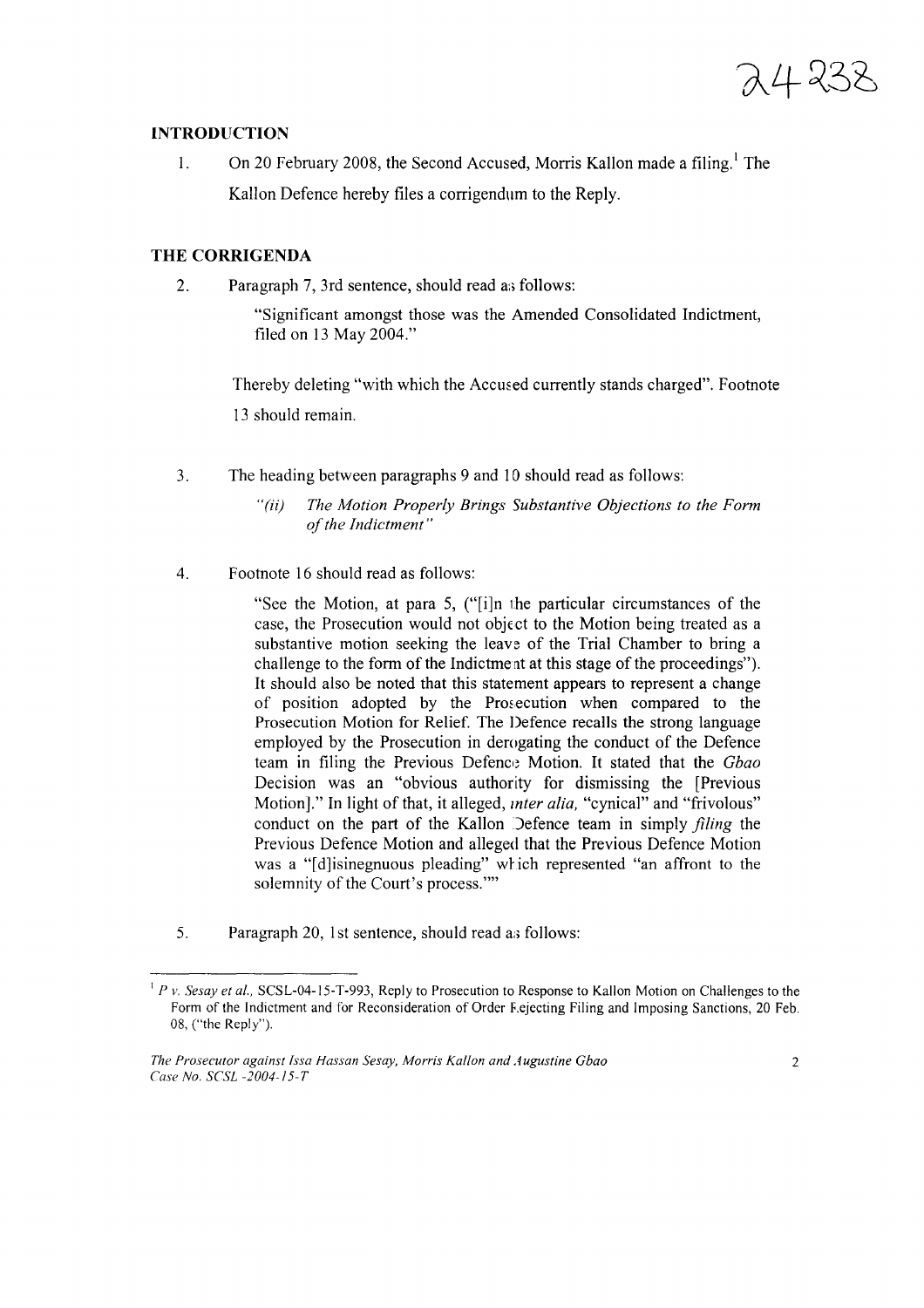24239

"Paragraph 16 of the Response contends that "there is no point in allowing a challenge to the form of the Indictment to be brought" in light of the pending judgment of the Appeals Chamber in *Brima et al.*"

 $2i^{st}$   $\int \mathcal{L} \mathcal{L}$ **DONE** in Freetown on this... .1.. .. day of..*Y.*f:-:LL ......,2008.

For Defendant KALLON

 $\left( \begin{array}{c} \end{array} \right)$ 

**Chief Charles A. Taku**

*The Prosecutor against Issa Hassan Sesay, Morris Kallon and Augustine Gbao Case No. SCSL -2004-15-T*